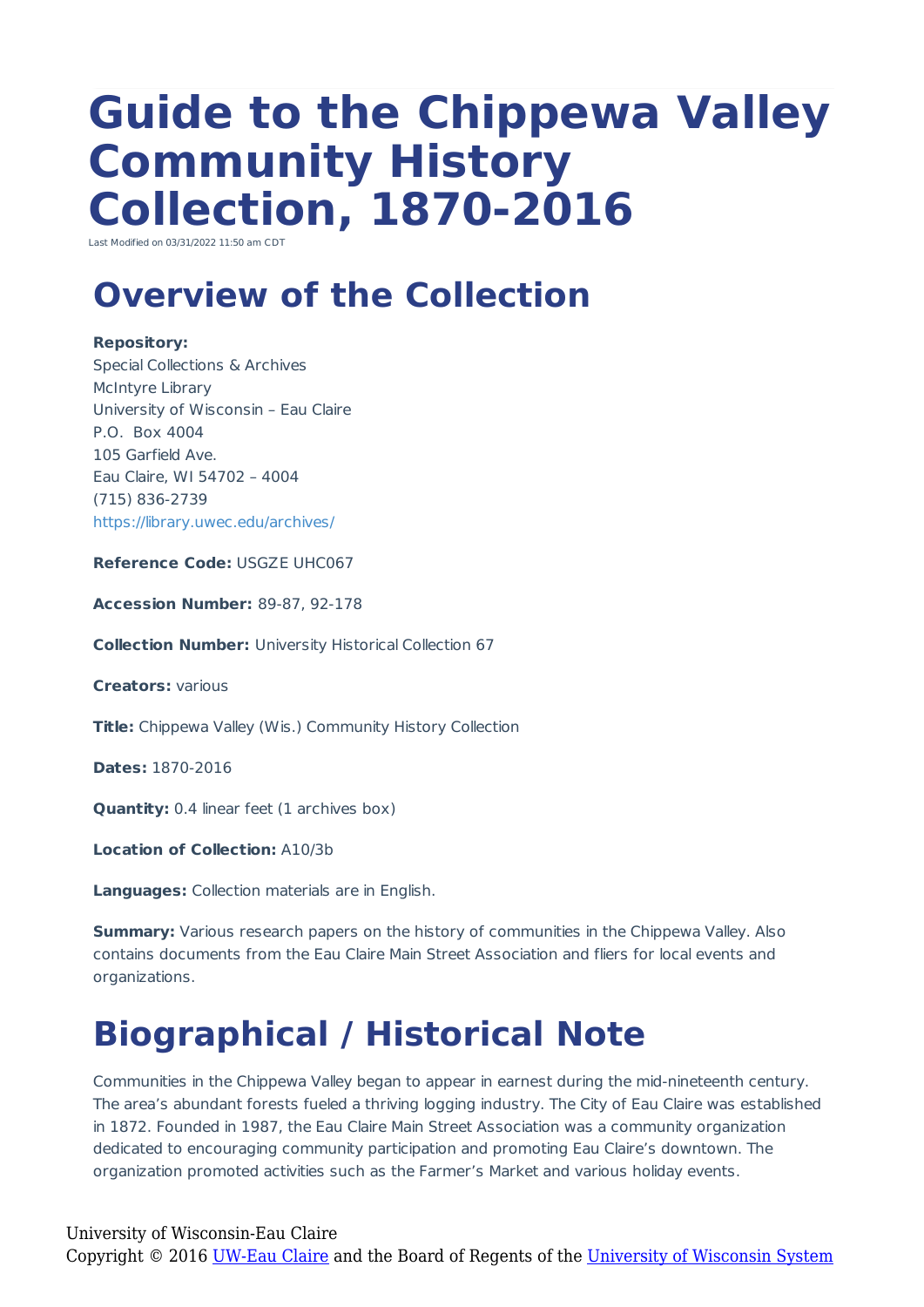# **Content Description**

This collection contains unpublished documents on the history of Chippewa Valley communities including Coon Fork, Eau Claire, Rice Lake, Progress, Washington, and Gates County. Several of these were written as student research papers. The collection also includes the Eau Claire Main Street Association's meeting minutes, newsletters, event planning documents, and event fliers and brochures as well as performance programs from the Grand Opera House. This collection further contains city planning reports for Eau Claire and Chippewa County, and advertisements for local businesses. It also includes fliers for organizations offering community service opportunities in the Chippewa Valley.

### **Administrative Information**

**Acquisition Information:** Donated to the Special Collections & Archives, University of Wisconsin – Eau Claire prior to March 2006.

**Access Restrictions:** Collection is open to the public.

**Use Restrictions:** Researchers are responsible for using in accordance with 17 U.S.C. Copyright owned by the University of Wisconsin – Eau Claire.

**Processing Note:** Processed by Danielle Schroeder in September 2014. Additional content added in February 2015.

**Arrangement:** Chronological.

**OCLC #:** 891959861

## **Subjects**

**Corporate Names:** Eau Claire Main Street Association—Archives.

**Subject Terms:** Cities and towns—Wisconsin—Chippewa River Valley—History.

#### **Geographical Terms:**

Augusta (Wis.) – History. Chippewa County (Wis.)—History. Chippewa River Valley (Wis.)—History. Eau Claire (Wis.) – History. Eau Claire County (Wis.)—History. Rice Lake (Wis.) – History. Rusk County (Wis.) – History. Progress (Wis.) – History. Washington (Eau Claire County, Wis. : Town) – History.

### **Detailed List of Contents**